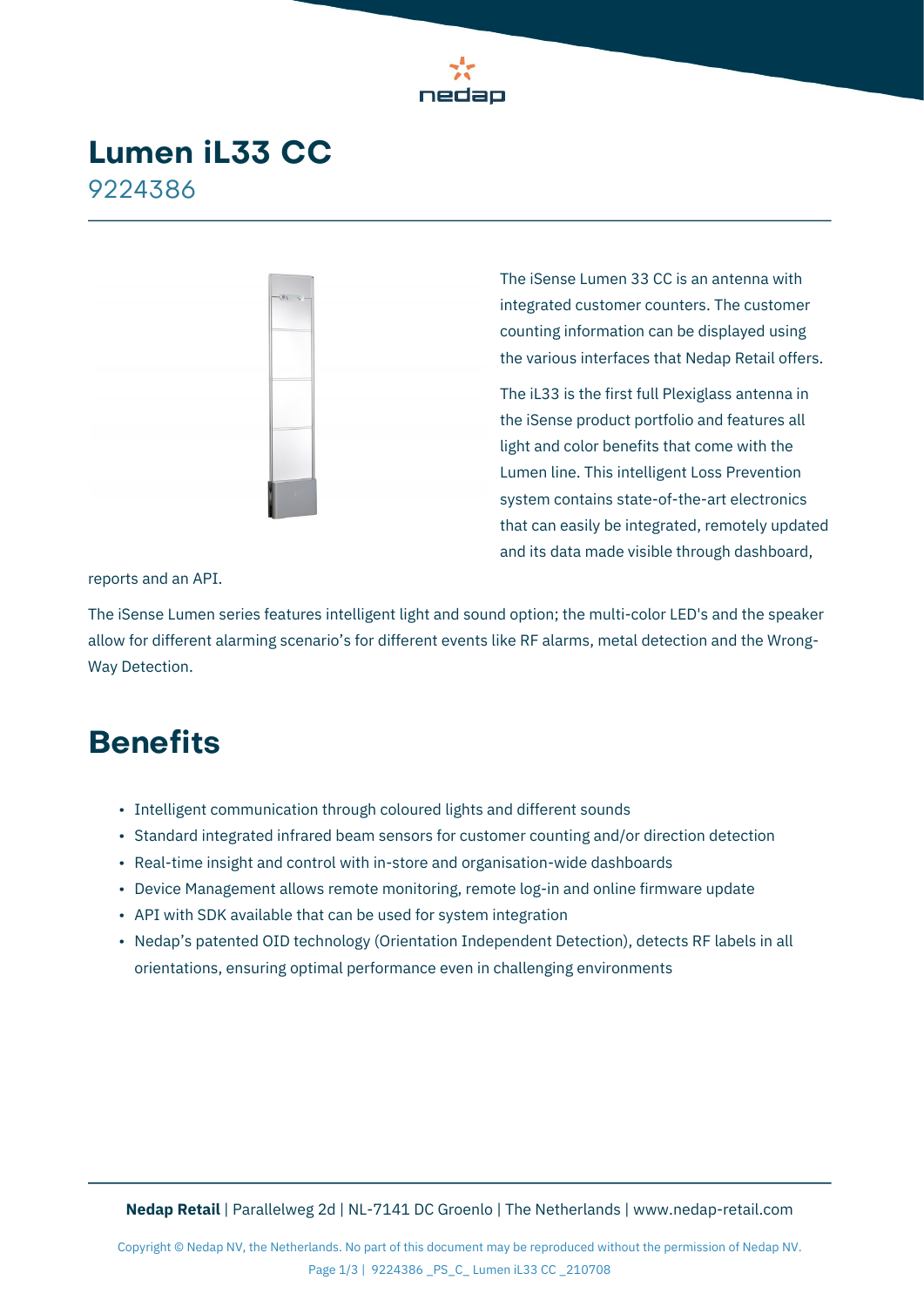## **Options**

- Shielding
- Real time in-store security dashboard
- Organisation-wide Analytic dashboards via Web or App.
- API with SDK for integrations
- Device Management for remote monitoring, remote log-in and online firmware updates
- Metal Detection

# **Technical specifications - General**

| <b>EAS Frequency</b>         | 8.2MHz                                                             |  |
|------------------------------|--------------------------------------------------------------------|--|
| <b>Connectivity</b>          | Ethernet, usb (service port only)                                  |  |
| <b>Management interfaces</b> | • Local configuration interface<br>• Nedap Device Management with: |  |
|                              | • Remote monitoring                                                |  |
|                              | • Remote log-in                                                    |  |
|                              | • Online firmware updates                                          |  |
|                              | • SNMP version 2C                                                  |  |
| <b>Dimensions</b>            | 1534.3mm x 328.6mm x 97.7mm<br>5.03ft x 1.08ft x 3.85"             |  |
| <b>Weight</b>                | 15kg<br>33.07lbs                                                   |  |
| <b>Mains</b>                 | $100 - 240V$                                                       |  |
| <b>Operating temp.</b>       | 32.113°F<br>$0.45^{\circ}$ C                                       |  |
| <b>Mounting</b>              | Floor mounted                                                      |  |
| <b>Power consumption</b>     | Average of 12W per antenna                                         |  |

**Nedap Retail** | Parallelweg 2d | NL-7141 DC Groenlo | The Netherlands | [www.nedap-retail.com](https://www.nedap-retail.com)